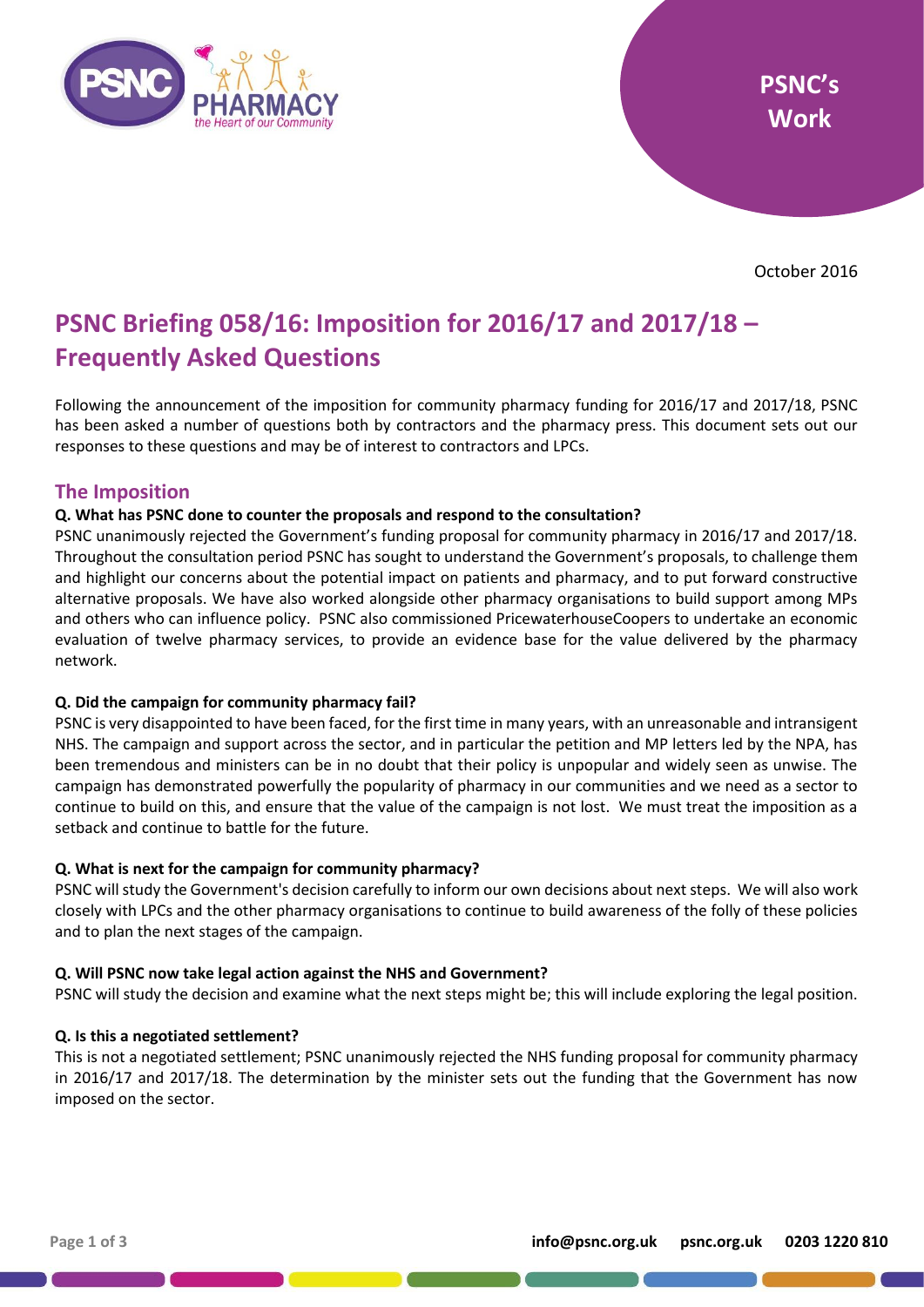

# **Community Pharmacy Funding**

### **Q. How will the funding cut be implemented?**

The Government will reduce Establishment payments by 20% from December 2016, and by 40% from April 2017 compared with current levels. The Single Activity Fee (SAF), which will replace the Dispensing Fee, Practice Payment, Repeat Dispensing Annual Payment and EPS payment, will be set at a level to deliver the target funding.

#### **Q. Will there be further funding cuts in future years?**

The Government has set out a funding total of £2.592 billion for 2017/18, a further reduction from the 2016/17 sum of £2.687 billion. It is too early to speculate on what funding beyond 2017/18 might be.

#### **Q. Will there be further Category M reductions in December?**

The Department of Health (DH) made reductions to Category M prices in June, in response to the preliminary findings of the 2015/16 medicines margin survey. The final outturn of the survey is not yet settled but it is likely that a further reduction will be needed, and we would expect that to take effect from December 2016.

#### **Q. What impact will these changes have on pharmacy businesses?**

The imposed cuts will have a profoundly damaging effect on contractors' finances, weakening a sector on which the NHS and its patients rely heavily. This is particularly so given the decision to make heavy cuts in the last four months of this year, resulting in a cut in income for a typical (non-PhAS) contractor of c.15% from December 2016. Combining this with a recovery of margins from the previous year through reimbursement price reductions is punitive. This will provide a damaging blow to contractors' cash flow which may well be impossible to manage. Contractors have a high fixed cost base and little discretionary spend so may have little option but to make reductions in staffing levels. We will be providing detailed information to help contractors make accurate predictions of the impact on their businesses, and encourage them to consider whether they should talk to their banks before the December changes hit. PSNC strongly advises all contractors to make whatever provisions they can for the funding reductions and to continue to take advantage of any additional locally commissioned services, that they can afford to provide.

#### **Q. Will pharmacies close this year?**

Amended regulations which will facilitate the consolidation of community pharmacies are expected to take effect late in 2016; this may enable some neighbouring pharmacies to merge their businesses. The funding cut, combined with the reductions to Category M prices following a significant over-delivery of margin last year, will have a significant and negative impact on contractors' NHS income in the later months of this year.

# **Community Pharmacy Services**

# **Q. Will there be any new money for community pharmacy from national services?**

A pilot urgent medicines supply service is expected to launch in the autumn, with funding taken from the national Pharmacy Integration Fund. The details of this service are still being discussed with NHS England and contractors will be updated as soon as possible. The national community pharmacy Flu Vaccination Service has also been recommissioned for this year, with funding taken from national immunisation budgets (i.e. outside of the CPCF funding).

#### **Q Can we expect any new national services in the future?**

PSNC very much hopes that the urgent medicines supply service pilot will prove successful and will lead to discussions about long-term commissioning of a national service. PSNC set out a number of other possible service developments for community pharmacy as part of our response to the consultation on changes to community pharmacy. The NHS was not interested in taking forward these proposals, but we will continue to highlight the benefits they could bring to the NHS. A major goal for us is to secure service developments that would enable patients and the NHS to get the most benefit and best value from community pharmacy and we have recently described how this could be achieved in th[e Community Pharmacy Forward View.](http://psnc.org.uk/services-commissioning/community-pharmacy-forward-view/)